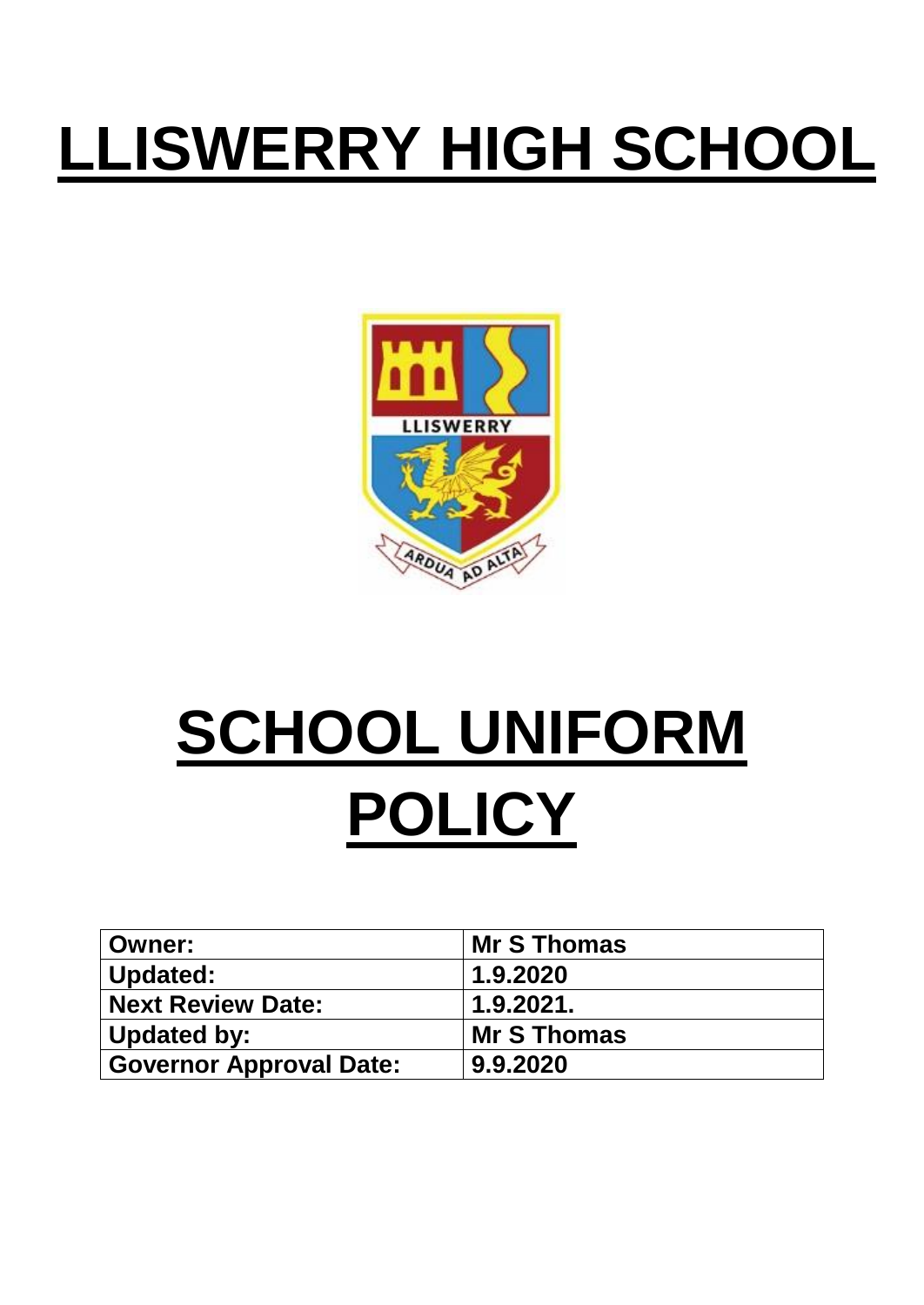### **SCHOOL UNIFORM FOR ACADEMIC YEAR 2020/21**

#### **"Uniform can help to develop the right mind set amongst pupils, installing pride and supporting positive behaviour and discipline"**

We expect our pupils to be smart and easily recognisable as Lliswerry High School pupils. No aspect of a pupil's appearance should draw attention to him/herself. To avoid inequalities of dress and to maintain very high standards of appearance, the school has produced the following guidelines (we strongly advise parents to purchase at least two sets of uniform to ensure that pupils are dressed correctly for school):

#### **Identification**

All clothing should be marked with the pupil's name.

#### **School Blazers**

All pupils will be required to wear a black school blazer.

Pupils may wear a black v-neck sweater or cardigan underneath the blazer but will be expected to wear the blazer at all times, unless given permission by staff to remove it.

#### **School Tie**

All pupils in Years 7 – 11 to wear a velco tie. Pupils in Years 12 – 13 are required to wear the Sixth Form tie.

#### **Skirts**

These must be of a woven fabric and not knitted. Skirts should be black, no longer than knee length and no shorter than 7cm above the knee. Decorative features such as sequins, buckles, belts, decorative zips, studs are not acceptable.

#### **Trousers**

Tailored style and capable of holding a crease and made of woven and not knitted fabric. Leggings, tracksuit bottoms, ski pants, jeans, skinny jeans/trousers, corduroy, denim, combats, flares, or excessively long trousers are also **not** acceptable as trousers. There should be no decorative features. Trousers must not resemble jeans.

#### **Footwear**

Black shoes or black trainers must be worn. Shoes should have a heel no higher than 2 inches to avoid the risk of accidents on the stairs of school. Laces must be black. Boots, walking shoes, flip-flop sandals, canvas and sling back shoes are unacceptable and must not be worn to school. Shoes must be safe for the school environment. If the school deems footwear to be unsuitable and presents a health and safety hazard a parent may be asked to collect the pupil. The pupil may not be allowed back into school until the pupil has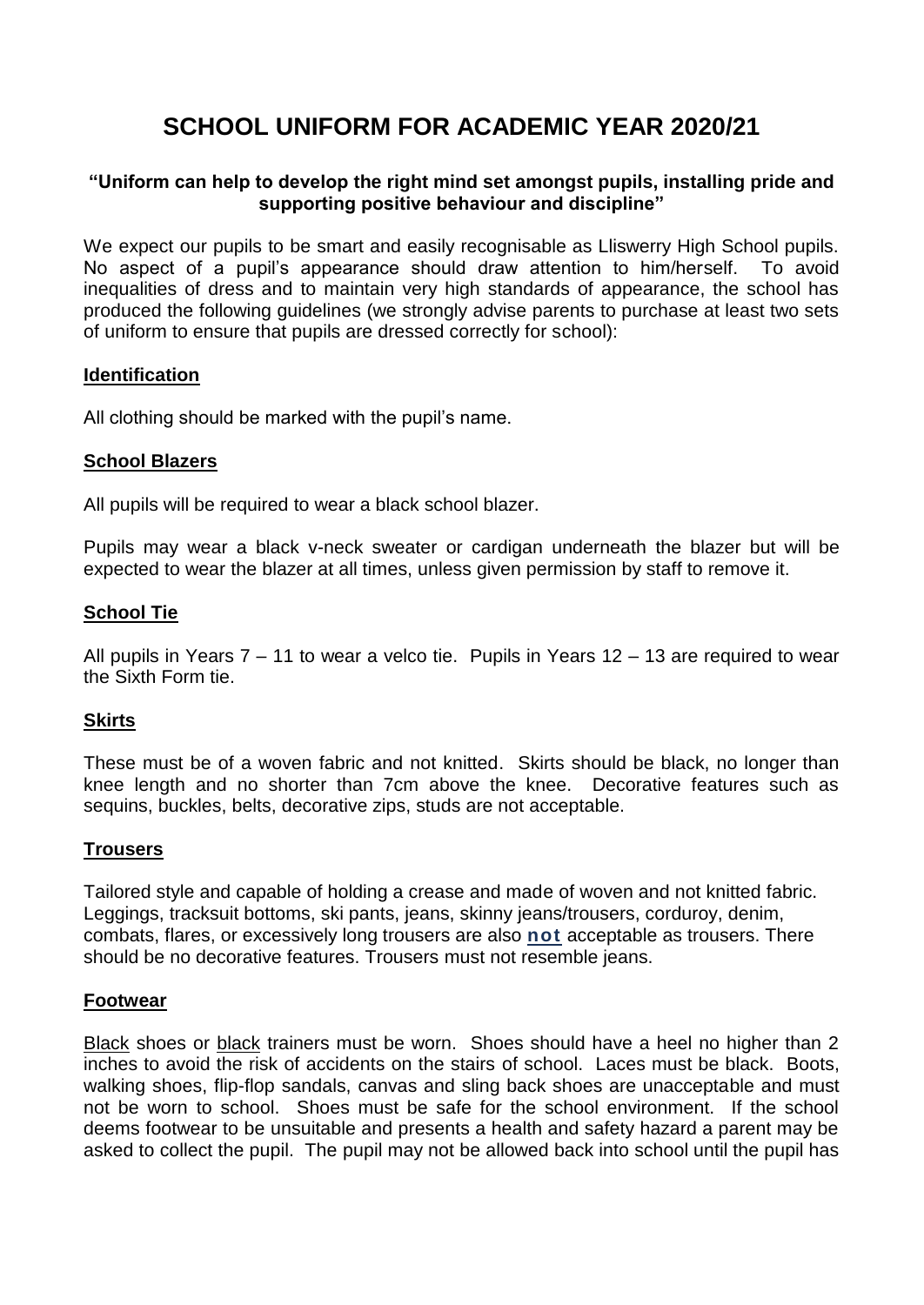acceptable footwear which is deemed suitable for the school environment. Heels should be low, toes enclosed and footwear not liable to slip off. **Boots are not acceptable.**

If a pupil is sent to school not wearing **totally black footwear** they will require a note from parents explaining why and will be given 24 hours to rectify the situation. If a pupil is sent to school the following day with inappropriate footwear ( not totally black) they will be given the option of wearing our black plimsoll shoes which have been hygienically sprayed or be put in isolation and will not follow their normal timetable but set work until the situation is rectified.

#### **SCHOOL UNIFORM**

#### **Years 7 to 11**

- Black skirt of an appropriate length for the work-place (i.e. not more than 7cm above the knee) or Black trousers (not skin tight and/or jeans or leggings)Blue blouse
- School velcro tie
- Plain black v-neck long sleeved jumper *Or* cardigan
- Plain black or white ankle socks *or* thick plain black tights
- Completely Black footwear (no boots)
- Black Blazer



#### **Years 12 and 13**

- Black skirt of an appropriate length for the work-place (i.e. not more than 7cm above the knee) *or* Black trousers (not skin tight and/or jeans or leggings)
- White blouse
- School velcro tie
- Plain black v-neck long sleeved jumper *Or* cardigan
- Completely Black footwear (no boots)
- Black Blazer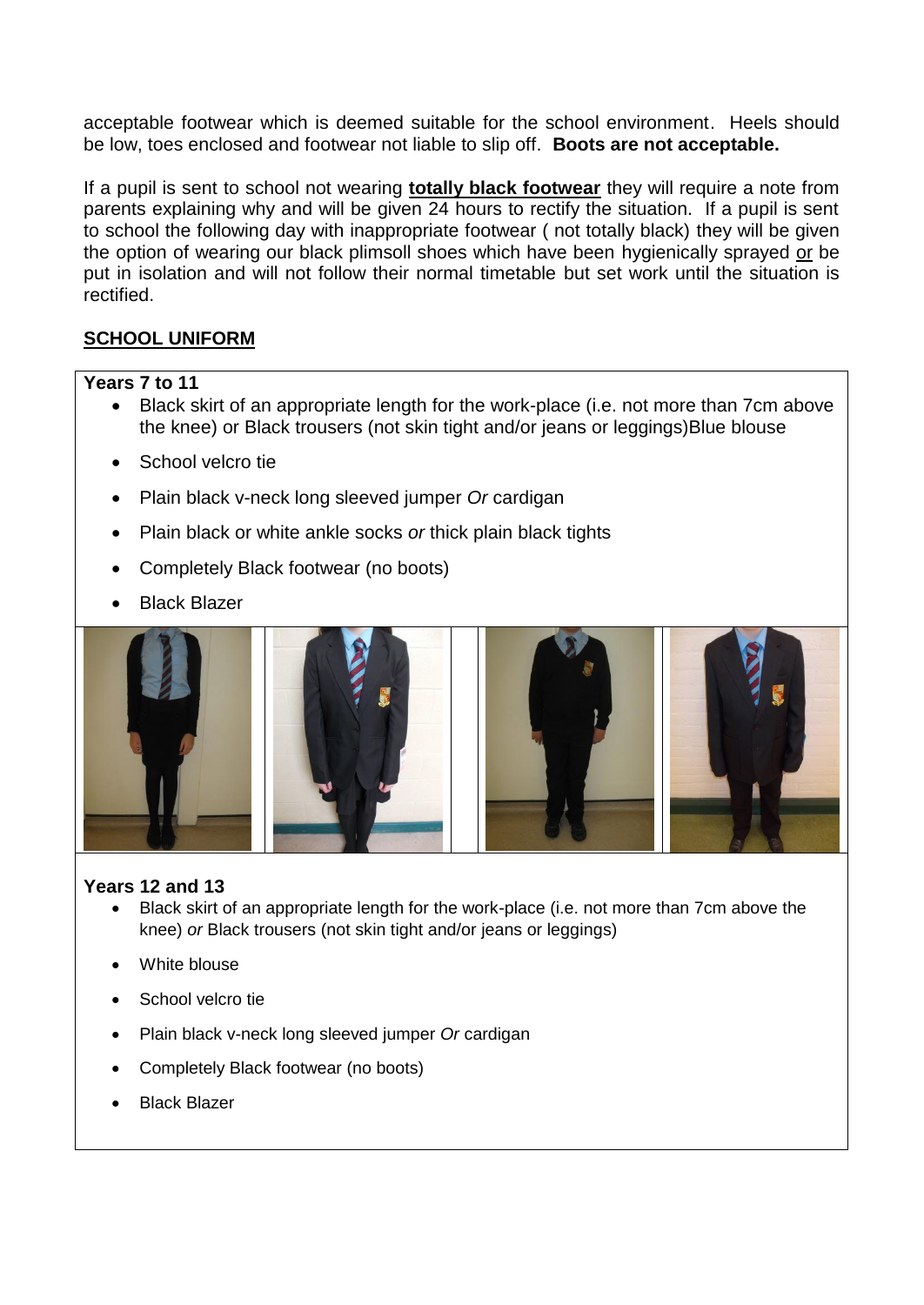

*For all years - No logo other than the school logo is permitted on blazers, blouses or jumpers.*

#### **P E EQUIPMENT**

- Blue Polo shirt or Blue T-Shirt (with school logo)
- Blue Skort (netball team) (with school logo)
- Blue Shorts (football team) (with school logo)
- Leggings (with school logo)
- Blue Socks
- Hoodie(optional) (with school logo)
- Sports trainers for all PE and Games lessons
- Studded boots for outdoor Games lessons (Football and Rugby)
- Towel (optional) for use if using shower facilities
- Carrier bag (optional) to place dirty/muddy/wet clothing inside

#### **NB netball team must have the skort; football team must have the shorts.**





















Polo Skort Shorts Leggings Socks Hoodie

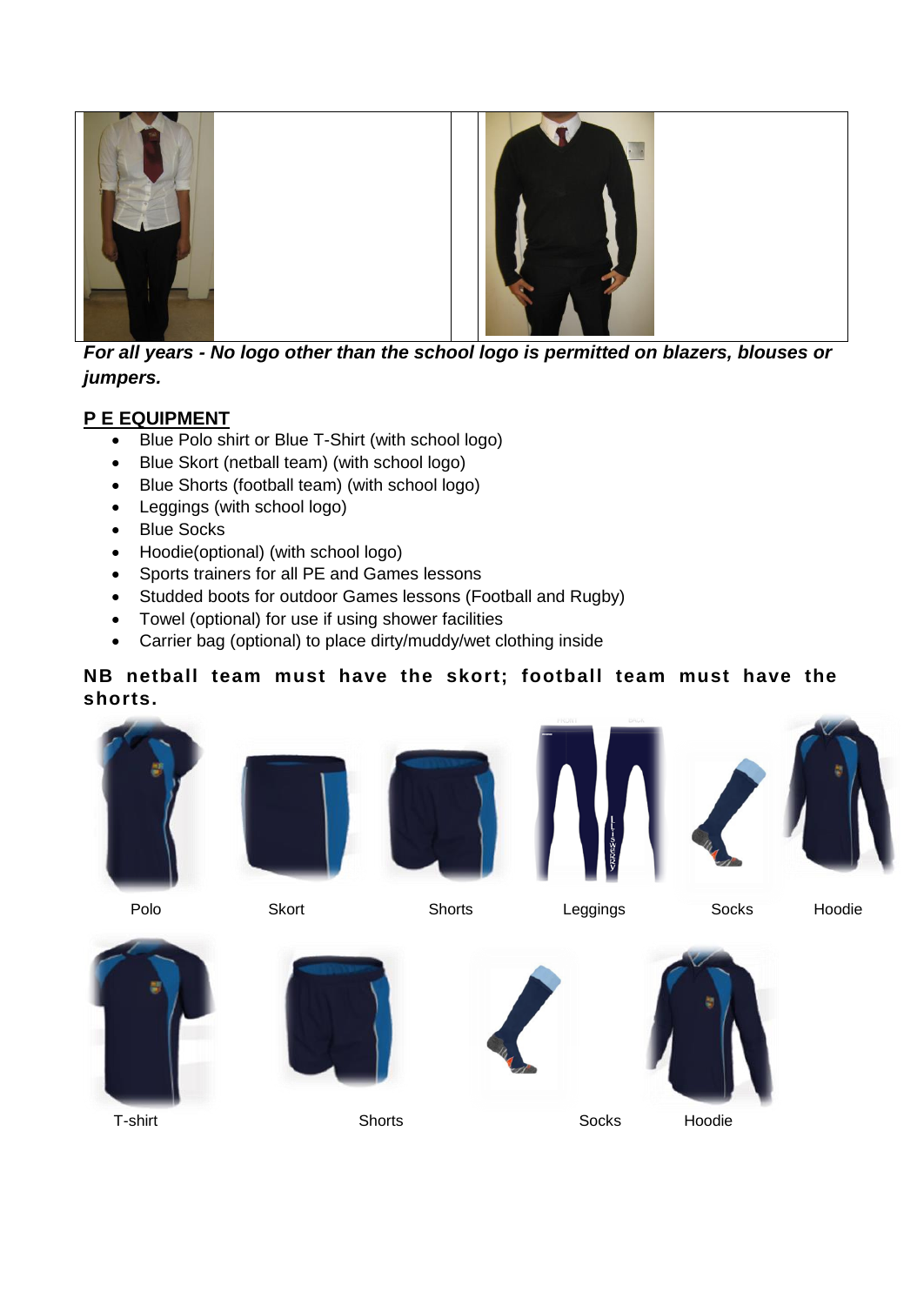#### **JEWELLERY**

- Simple plain rings
- One necklace worn undershirt or blouse
- 1 pair of ear studs

### **Approved Not Approved**

- Large rings
- Dangling earrings
- Nose studs or other forms of body piercing
- Excessive amounts of jewellery
- If pupils do wear jewellery which is not approved, they will be asked to remove it and it may also be confiscated and returned at the end of the school day.
- All jewellery must be removed for lessons where it would be a hazard, such as PE and Design Technology.
- Pupils are responsible for any jewellery which they bring to school. Jewellery must be unobtrusive and not detract from the school uniform. Facial and body piercings of any kind are **not** permitted as they may place the learner at risk of serious injury. If a pupil is sent to school with piercings they will be asked to remove them. Failure to do so will result in the pupil being isolated from their normal timetabled lessons until such piercings are removed.
- **The school does not accept responsibility for any confiscated, lost or stolen items**.
- Discreet make-up is permitted. Leaners will be asked to remove make up if it is deemed to be excessive. **This includes brightly coloured nail varnish. False nails and eyelashes are not permitted.**
- On Health and Safety grounds Leaners must not wear nail varnish.
- Discreet hair ties are permitted. Blue or black headbands, scrunches or grips may be worn. These should be plain and not have any decorative features such as flowers.
- Any head dress worn for religious reasons should be of a plain black material.
- Extreme hairstyles are also not permitted. Hair should be of a normal hair colour i.e. not an unnatural hair colour such as blue Pupils are expected to keep their hair in a suitable style for school. If hair is dyed it must be restricted to those found in natural hair colours. Extreme hairstyles and colours are considered unacceptable.
- Boots are **not** allowed to be worn in school.
- Shirts and ties should be worn appropriately. If a school tie is damaged or modified in any shape or form, it will need to be replaced within a reasonable period of time, i.e. **no more than one week**.

The school's decision on "discreet" for make-up, clothing, shoes and hair is final. If parents are concerned about whether a particular item/style is suitable they should contact the Head of Year for advice BEFORE buying or sending the child to school.

We ask all parents and carers to support the school uniform policy and we believe that parents and carers have a duty to send their children to school correctly dressed and ready for their daily schoolwork.

Parents and carers should ensure that their child has the correct uniform. If, for any good reason, a pupil is unable to wear the correct school uniform or completely black footwear, we ask that parents contact the school to inform us of the reason for this. Parents will be expected to rectify the situation in a reasonable period of time of **no more than one week** but can expect their children to be isolated from normal timetabled lessons.